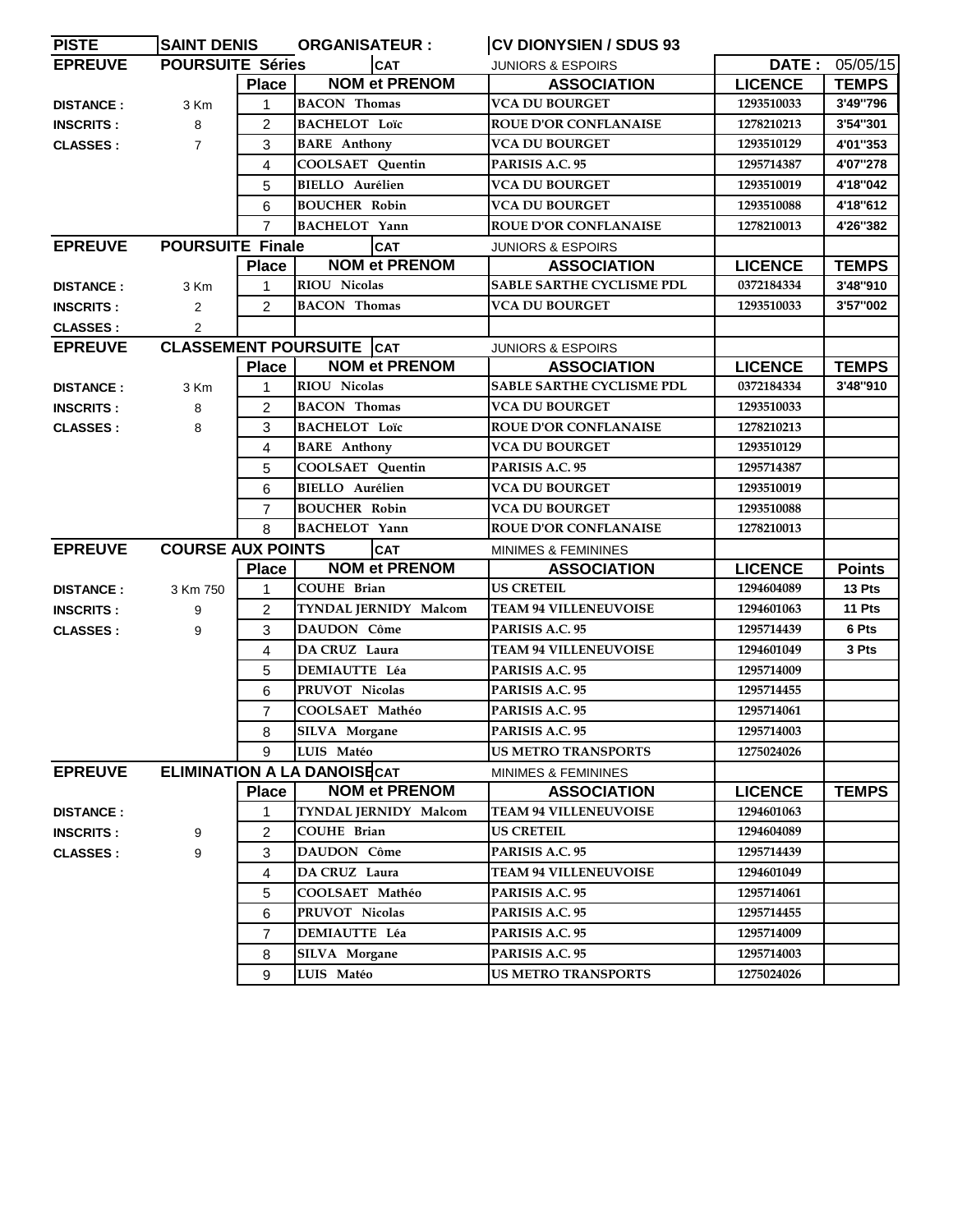| <b>EPREUVE</b>   | <b>OMNIUM</b>      |                | <b>CAT</b>                    | <b>MINIMES &amp; FEMININES</b>    |                |               |
|------------------|--------------------|----------------|-------------------------------|-----------------------------------|----------------|---------------|
|                  |                    | <b>Place</b>   | <b>NOM et PRENOM</b>          | <b>ASSOCIATION</b>                | <b>LICENCE</b> | <b>Points</b> |
| <b>DISTANCE:</b> |                    | 1              | <b>COUHE Brian</b>            | <b>US CRETEIL</b>                 | 1294604089     | 3 Pts         |
| <b>INSCRITS:</b> | 9                  | $\overline{c}$ | TYNDAL JERNIDY Malcom         | <b>TEAM 94 VILLENEUVOISE</b>      | 1294601063     | 3 Pts         |
| <b>CLASSES:</b>  | 9                  | 3              | DAUDON Côme                   | PARISIS A.C. 95                   | 1295714439     | 6 Pts         |
|                  |                    | 4              | DA CRUZ Laura                 | <b>TEAM 94 VILLENEUVOISE</b>      | 1294601049     | 8 Pts         |
|                  |                    | 5              | <b>DEMIAUTTE Léa</b>          | PARISIS A.C. 95                   | 1295714009     | 12 Pts        |
|                  |                    | 6              | COOLSAET Mathéo               | PARISIS A.C. 95                   | 1295714061     | 12 Pts        |
|                  |                    | $\overline{7}$ | PRUVOT Nicolas                | PARISIS A.C. 95                   | 1295714455     | 12 Pts        |
|                  |                    | 8              | <b>SILVA Morgane</b>          | PARISIS A.C. 95                   | 1295714003     | 16 Pts        |
|                  |                    | 9              | LUIS Matéo                    | <b>US METRO TRANSPORTS</b>        | 1275024026     | 18 Pts        |
| <b>EPREUVE</b>   | <b>ELIMINATION</b> |                | <b>CAT</b>                    | <b>CADETS</b>                     |                |               |
|                  |                    | <b>Place</b>   | <b>NOM et PRENOM</b>          | <b>ASSOCIATION</b>                | <b>LICENCE</b> | <b>TEMPS</b>  |
| <b>DISTANCE:</b> |                    | 1              | <b>BUIRETTE Gaëtan</b>        | PARISIS A.C. 95                   | 1295714438     |               |
| <b>INSCRITS:</b> | 11                 | 2              | LAMAILLE Christopher          | <b>TEAM 94 VILLENEUVOISE</b>      | 1294601002     |               |
| <b>CLASSES:</b>  | 9                  | 3              | <b>BRANDEBOURGER Aurélien</b> | <b>ARGENTEUIL VAL DE SEINE 95</b> | 1295708011     |               |
|                  |                    | 4              | <b>MALBOIS Alexis</b>         | <b>ARGENTEUIL VAL DE SEINE 95</b> | 1295708057     |               |
|                  |                    | 5              | <b>GOERGEN Alexis</b>         | <b>EC AULNAY</b>                  | 1293515306     |               |
|                  |                    | 6              | <b>CONTAL Guillaume</b>       | <b>EC MONTGERON VIGNEUX</b>       | 1291307029     |               |
|                  |                    | $\overline{7}$ | <b>BREMONT</b> Lucas          | <b>ESC MEAUX</b>                  | 1277101283     |               |
|                  |                    | 8              | <b>CARO</b> Nicolas           | EC VERNOUILLET V. T.              | 1278243026     |               |
|                  |                    | 9              | <b>SELLIER Valentin</b>       | PARISIS A.C. 95                   | 1295714046     |               |
|                  |                    |                |                               |                                   |                |               |
| <b>EPREUVE</b>   | <b>SCRATCH</b>     |                | <b>CAT</b>                    | <b>CADETS</b>                     |                |               |
|                  |                    | <b>Place</b>   | <b>NOM et PRENOM</b>          | <b>ASSOCIATION</b>                | <b>LICENCE</b> | <b>TEMPS</b>  |
| <b>DISTANCE:</b> | 4 Km               | 1              | <b>BUIRETTE</b> Gaëtan        | PARISIS A.C. 95                   | 1295714438     |               |
| <b>INSCRITS:</b> | 11                 | $\overline{c}$ | <b>BRANDEBOURGER Aurélien</b> | <b>ARGENTEUIL VAL DE SEINE 95</b> | 1295708011     |               |
| <b>CLASSES:</b>  | 9                  | 3              | <b>SELLIER Valentin</b>       | PARISIS A.C. 95                   | 1295714046     |               |
|                  |                    | 4              | <b>CONTAL Guillaume</b>       | EC MONTGERON VIGNEUX              | 1291307029     |               |
|                  |                    | 5              | <b>GOERGEN Alexis</b>         | <b>EC AULNAY</b>                  | 1293515306     |               |
|                  |                    | 6              | <b>CARO</b> Nicolas           | EC VERNOUILLET V.T.               | 1278243026     |               |
|                  |                    | $\overline{7}$ | <b>BREMONT</b> Lucas          | <b>ESC MEAUX</b>                  | 1277101283     |               |
|                  |                    | 8              | <b>MALBOIS Alexis</b>         | <b>ARGENTEUIL VAL DE SEINE 95</b> | 1295708057     |               |
|                  |                    | 9              | LAMAILLE Christopher          | <b>TEAM 94 VILLENEUVOISE</b>      | 1294601002     |               |
| <b>EPREUVE</b>   | <b>OMNIUM</b>      |                | <b>CAT</b>                    | <b>CADETS</b>                     |                |               |
|                  |                    | <b>Place</b>   | <b>NOM et PRENOM</b>          | <b>ASSOCIATION</b>                | <b>LICENCE</b> | <b>Points</b> |
| <b>DISTANCE:</b> |                    | 1              | <b>BUIRETTE Gaëtan</b>        | PARISIS A.C. 95                   | 1295714438     | 2 Pts         |
| <b>INSCRITS:</b> | 11                 | 2              | <b>BRANDEBOURGER Aurélien</b> | <b>ARGENTEUIL VAL DE SEINE 95</b> | 1295708011     | 5 Pts         |
| <b>CLASSES:</b>  | 9                  | 3              | <b>CONTAL Guillaume</b>       | <b>EC MONTGERON VIGNEUX</b>       | 1291307029     | 10 Pts        |
|                  |                    | 4              | <b>GOERGEN Alexis</b>         | <b>EC AULNAY</b>                  | 1293515306     | 10 Pts        |
|                  |                    | 5              | <b>LAMAILLE</b> Christopher   | <b>TEAM 94 VILLENEUVOISE</b>      | 1294601002     | 11 Pts        |
|                  |                    | 6              | <b>SELLIER Valentin</b>       | PARISIS A.C. 95                   | 1295714046     | 12 Pts        |
|                  |                    | $\overline{7}$ | <b>MALBOIS Alexis</b>         | <b>ARGENTEUIL VAL DE SEINE 95</b> | 1295708057     | 12 Pts        |
|                  |                    | 8              | <b>CARO</b> Nicolas           | EC VERNOUILLET V.T.               | 1278243026     | 14 Pts        |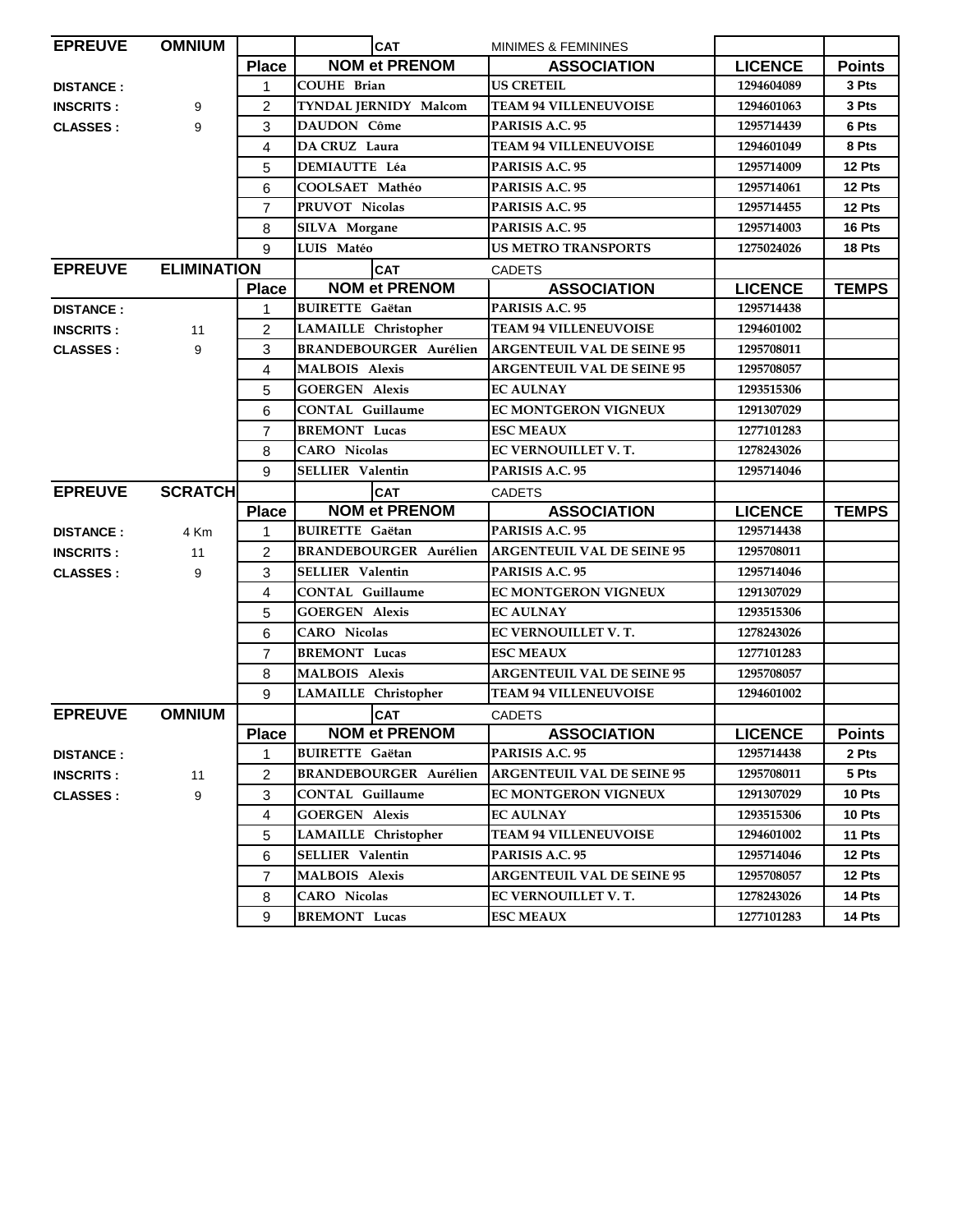| <b>EPREUVE</b><br><b>COURSE AUX POINTS</b> |                    |                | <b>CAT</b>                 | <b>JUNIORS SENIORS &amp; DAMES</b>   |                |                 |
|--------------------------------------------|--------------------|----------------|----------------------------|--------------------------------------|----------------|-----------------|
|                                            |                    | <b>Place</b>   | <b>NOM et PRENOM</b>       | <b>ASSOCIATION</b>                   | <b>LICENCE</b> | <b>Points</b>   |
| <b>DISTANCE:</b>                           | 7 Km 750           | 1              | DA CUNHA John              | <b>VCA DU BOURGET</b>                | 1293510127     | 13 Pts          |
| <b>INSCRITS:</b>                           | 29                 | $\overline{2}$ | MAFFEÏS Dany               | CC VILLENEUVE ST GERMAIN AISN        | 1902063152     | 9 Pts           |
| <b>CLASSES:</b>                            | 21                 | 3              | <b>BACON</b> Thomas        | <b>VCA DU BOURGET</b>                | 1293510033     | 7 Pts           |
|                                            |                    | 4              | <b>BIELLO</b> Aurélien     | <b>VCA DU BOURGET</b>                | 1293510019     | 6 Pts           |
|                                            |                    | 5              | <b>BARE</b> Anthony        | VCA DU BOURGET                       | 1293510129     | 6 Pts           |
|                                            |                    | 6              | <b>COOLSAET</b> Quentin    | PARISIS A.C. 95                      | 1295714387     | 5 Pts           |
|                                            |                    | $\overline{7}$ | DO REGO PEREIRA Miguel     | <b>TEAM 94 VILLENEUVOISE</b>         | 1294601071     | 3 Pts           |
|                                            |                    | 8              | <b>RIOU Nicolas</b>        | <b>SABLE SARTHE CYCLISME PDL</b>     | 0372184334     | 2 Pts           |
|                                            |                    | 9              | LEPAIN Sébastien           | <b>VC GARENNOIS</b>                  | 1292407025     | 2 Pts           |
|                                            |                    | 10             | <b>ANDREO</b> Maximilien   | PARISIS A.C. 95                      | 1295714124     | 1P <sub>t</sub> |
|                                            |                    | 11             | <b>LASSAUNIERE</b> Olivier | PARISIS A.C. 95                      | 1295714016     | 1 Pt            |
|                                            |                    | 12             | <b>MERCIER Nicolas</b>     | <b>VC SAVIGNY SUR ORGE</b>           | 1291301154     |                 |
|                                            |                    | 13             | <b>BLANCA</b> Vincent      | PARIS CYCLISTE OLYMPIQUE             | 1275016086     |                 |
|                                            |                    | 14             | <b>MATHIS Olivier</b>      | A. C. B. B.                          | 1292408162     |                 |
|                                            |                    | 15             | VANVYNCKT Michel           | <b>EC MONTGERON VIGNEUX</b>          | 1291307289     |                 |
|                                            |                    | 16             | SLUSARSKI Michal           | <b>US CRETEIL</b>                    | 1294604149     |                 |
|                                            |                    | 17             | <b>BACHELOT</b> Yann       | <b>ROUE D'OR CONFLANAISE</b>         | 1278210013     |                 |
|                                            |                    | 18             | <b>DECOUARD</b> Victor     | <b>VC GARENNOIS</b>                  | 1292407024     |                 |
|                                            |                    | 19             | <b>VALLEE Carole</b>       | <b>CSM PUTEAUX</b>                   | 1292401052     |                 |
|                                            |                    | 20             | WITTE Sina                 | <b>CSM PUTEAUX</b>                   | 1292401294     |                 |
|                                            |                    | 21             | MAGNIENT Lucile            | EC MONTGERON VIGNEUX                 | 1291307047     |                 |
| <b>EPREUVE</b>                             | <b>ELIMINATION</b> |                | <b>CAT</b>                 | <b>JUNIORS SENIORS &amp; DAMES</b>   |                |                 |
|                                            |                    |                |                            |                                      |                |                 |
|                                            |                    | <b>Place</b>   | <b>NOM et PRENOM</b>       | <b>ASSOCIATION</b>                   | <b>LICENCE</b> | <b>TEMPS</b>    |
| <b>DISTANCE:</b>                           |                    | 1              | LEPAIN Sébastien           | <b>VC GARENNOIS</b>                  | 1292407025     |                 |
| <b>INSCRITS:</b>                           | 29                 | 2              | <b>BACON Thomas</b>        | VCA DU BOURGET                       | 1293510033     |                 |
| <b>CLASSES:</b>                            | 23                 | 3              | DA CUNHA John              | <b>VCA DU BOURGET</b>                | 1293510127     |                 |
|                                            |                    | 4              | MAFFEÏS Dany               | <b>CC VILLENEUVE ST GERMAIN AISN</b> | 1902063152     |                 |
|                                            |                    | 5              | <b>LASSAUNIERE</b> Olivier | PARISIS A.C. 95                      | 1295714016     |                 |
|                                            |                    | 6              | <b>RIOU Nicolas</b>        | SABLE SARTHE CYCLISME PDL            | 0372184334     |                 |
|                                            |                    | $\overline{7}$ | <b>BARE</b> Anthony        | <b>VCA DU BOURGET</b>                | 1293510129     |                 |
|                                            |                    | 8              | <b>BIELLO</b> Aurélien     | VCA DU BOURGET                       | 1293510019     |                 |
|                                            |                    | 9              | <b>ANDREO</b> Maximilien   | PARISIS A.C. 95                      | 1295714124     |                 |
|                                            |                    | 10             | DO REGO PEREIRA Miguel     | <b>TEAM 94 VILLENEUVOISE</b>         | 1294601071     |                 |
|                                            |                    | 11             | <b>BOUCHER Robin</b>       | <b>VCA DU BOURGET</b>                | 1293510088     |                 |
|                                            |                    | 12             | SLUSARSKI Michal           | <b>US CRETEIL</b>                    | 1294604149     |                 |
|                                            |                    | 13             | <b>BLANCA</b> Vincent      | PARIS CYCLISTE OLYMPIQUE             | 1275016086     |                 |
|                                            |                    | 14             | <b>UGUEN Cédric</b>        | <b>US CRETEIL</b>                    | 1294604365     |                 |
|                                            |                    | 15             | <b>MERCIER Nicolas</b>     | VC SAVIGNY SUR ORGE                  | 1291301154     |                 |
|                                            |                    | 16             | COOLSAET Quentin           | PARISIS A.C. 95                      | 1295714387     |                 |
|                                            |                    | 17             | <b>DECOUARD Victor</b>     | <b>VC GARENNOIS</b>                  | 1292407024     |                 |
|                                            |                    | 18             | <b>BACHELOT</b> Yann       | <b>ROUE D'OR CONFLANAISE</b>         | 1278210013     |                 |
|                                            |                    | 19             | <b>MATHIS Olivier</b>      | A. C. B. B.                          | 1292408162     |                 |
|                                            |                    | 20             | VANVYNCKT Michel           | EC MONTGERON VIGNEUX                 | 1291307289     |                 |
|                                            |                    | 21             | MAGNIENT Lucile            | <b>EC MONTGERON VIGNEUX</b>          | 1291307047     |                 |
|                                            |                    | 22             | WITTE Sina                 | <b>CSM PUTEAUX</b>                   | 1292401294     |                 |